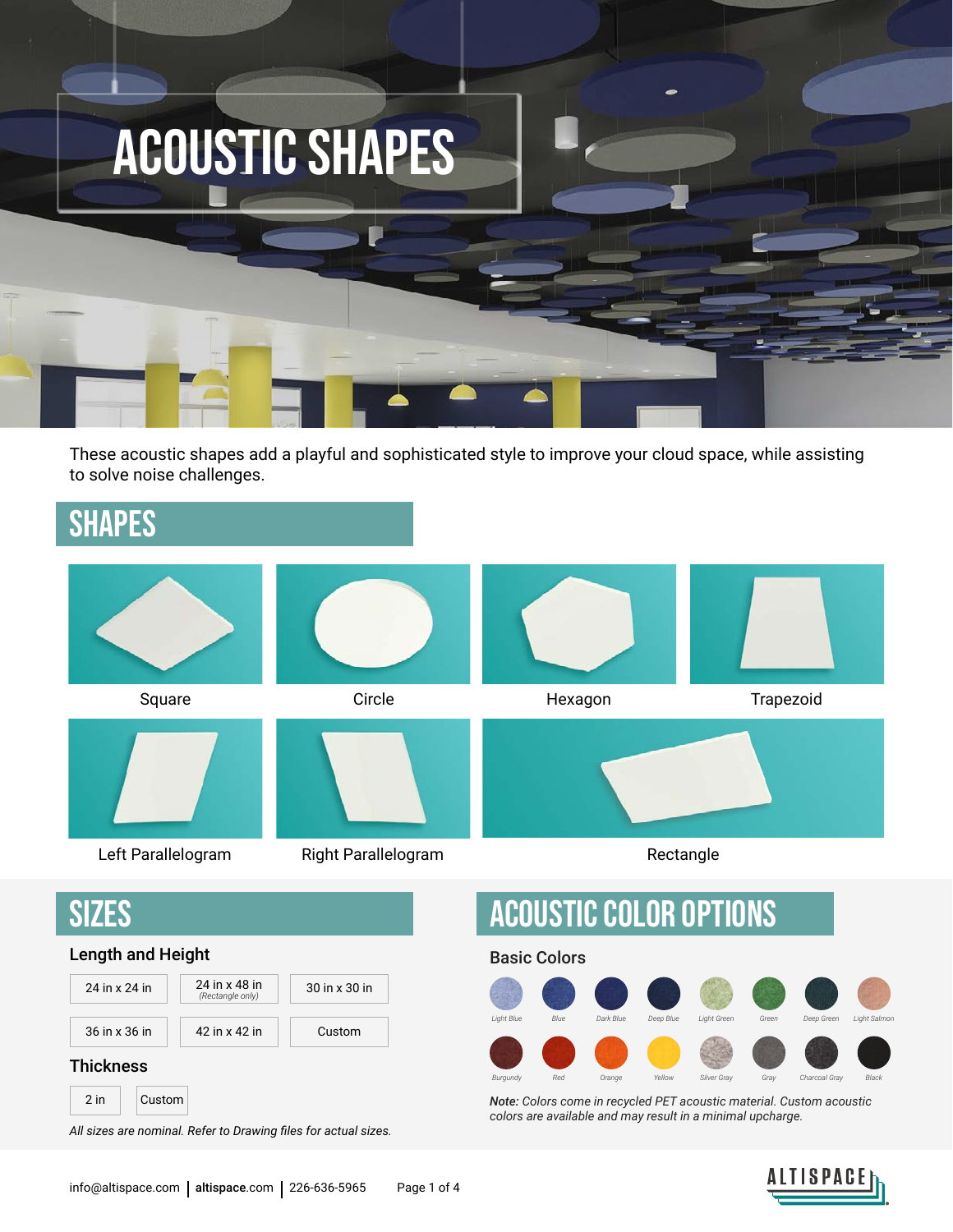## acoustic SHAPes

These acoustic shapes add a playful and sophisticated style to improve your cloud space, while assisting to solve noise challenges.

Square



Circle





Hexagon





ßÊ

 $A = A$   $A = A$ 

க் அ

Trapezoid





#### Left/Right Parallelogram



 $\frac{k}{k+1}$ 

Rectangle





### SIZES

#### Length and Height



#### **Thickness**

2 in Custom

*All sizes are nominal. Refer to Drawing files for actual sizes.*

### FEATURES

Our acoustic shapes are simple to specify and simple to install. Available in 7 standard shapes, 25 standard sizes and 16 standard colors, you can create the perfect solution for your project.

If you have a specific size or color request, customize it! Use our product selector on our website to tell us what color or size you are looking for, and we can help you make your own beams.

- Made with lightweight panel technology.
- Made using eco-friendly materials and processes.
- Finished with recycled PET acoustic material. Slight color variations are expected.
- Easy to install.
- Class A fire rating, ASTM E-84 test
- Aircraft Cable Suspension hardware is included.

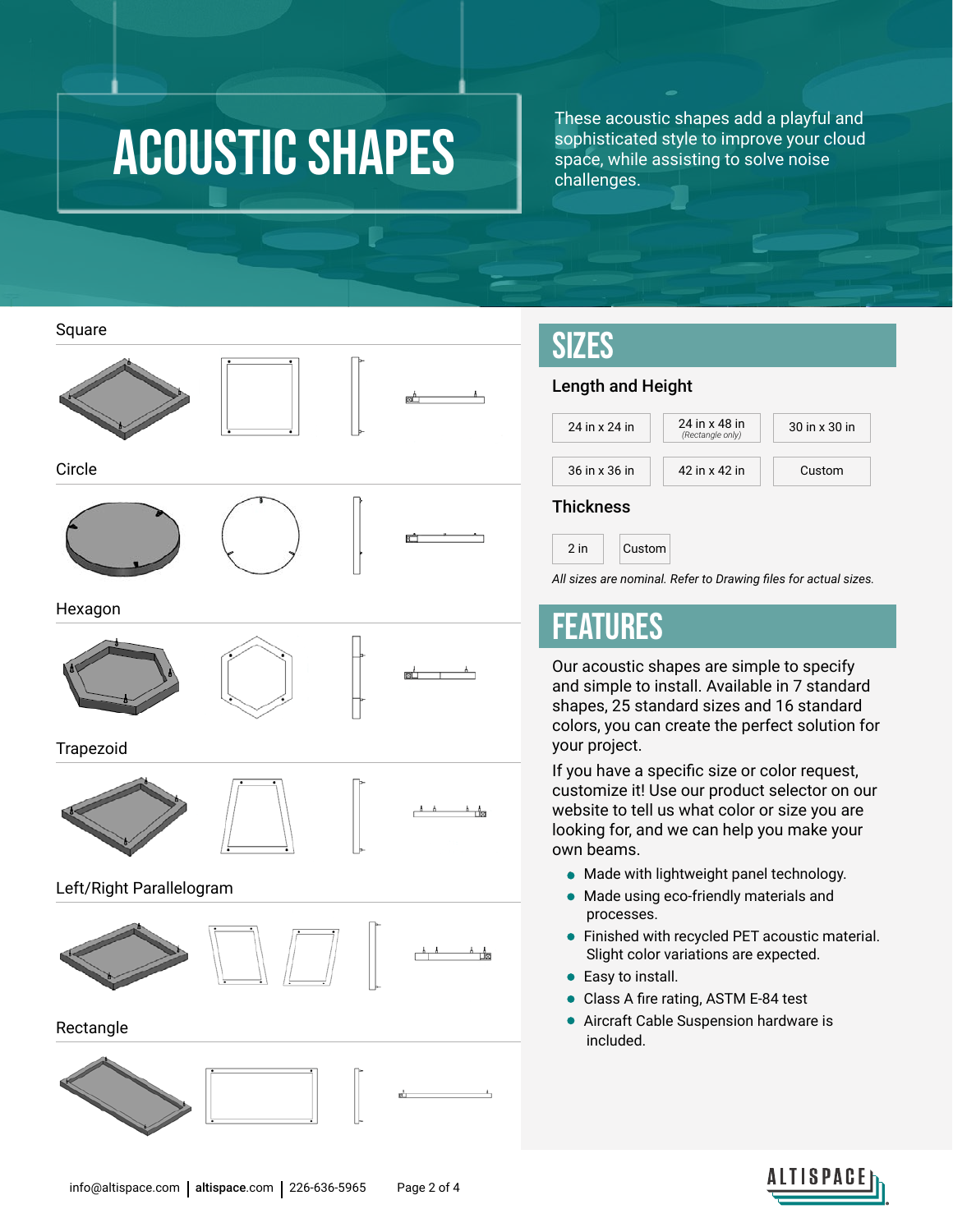# acoustic SHAPes

These acoustic shapes add a playful and sophisticated style to improve your cloud space, while assisting to solve noise challenges.

## **Specifications**

| <b>PRODUCT</b>                                                   |                                                                                                                                                                                                                                                             |  |  |
|------------------------------------------------------------------|-------------------------------------------------------------------------------------------------------------------------------------------------------------------------------------------------------------------------------------------------------------|--|--|
| <b>Name</b>                                                      | <b>Altispace Acoustic Shapes</b>                                                                                                                                                                                                                            |  |  |
| Content                                                          | Acoustic PET material, wood frame.                                                                                                                                                                                                                          |  |  |
| <b>Panel Thicknesses</b>                                         | $2$ in                                                                                                                                                                                                                                                      |  |  |
| <b>Standard Sizes</b><br>*All sizes are nominal                  | Sizes: 24 in x 24 in, 30 in x 30 in, 36 in x 36 in, 42 in x 42 in<br>Rectangle Size: 24 in x 48 in                                                                                                                                                          |  |  |
| <b>Durability</b>                                                | Contract/Commercial                                                                                                                                                                                                                                         |  |  |
| Maintenance                                                      | Dust and dirt on the panels and suspension hardware can be removed with a<br>vacuum. For stains, apply distilled water or carpet shampoo with a soft, lint-<br>free cloth and blot dry. Refer to the Cleaning and Maintenance docmuent for<br>more details. |  |  |
| <b>Lead Time</b>                                                 | Products are made to order and certain lead times will apply.                                                                                                                                                                                               |  |  |
| Environmental                                                    | Altispace Acoustic Shapes are made using eco-friendly materials and<br>practices. See page 4 for more details. For more information, contact<br>226-636-5965.                                                                                               |  |  |
| Custom                                                           | Custom sizes and colors are available and may result in a minimal upcharge.<br>Further customization (such as LED lighting integration) are also available at<br>an upcharge.                                                                               |  |  |
| Variation                                                        | Colors of laminate finish on screen may vary from actual product.                                                                                                                                                                                           |  |  |
| <b>Acoustics</b>                                                 | Test reports available upon request. Refer to the Acoustic Information<br>docmuent for more details.                                                                                                                                                        |  |  |
| <b>Fire Rating</b>                                               | Class A fire rating, ASTM E-84 test. Test reports available upon request. Refer<br>to the Fire Rating Information docmuent for more details.                                                                                                                |  |  |
| <b>INSTALL</b>                                                   |                                                                                                                                                                                                                                                             |  |  |
| <b>Suspension Options</b>                                        | 1) Aircraft cable (Refer to Suspension Hardware Information)<br>2) Unistrut System (Refer to Suspension Hardware Information)                                                                                                                               |  |  |
| <b>Ceiling Attachment Options for</b><br><b>Suspension Cable</b> | By installation contractor.                                                                                                                                                                                                                                 |  |  |
| Installation                                                     | Refer to Installation Guide for Acoustic Shapes.                                                                                                                                                                                                            |  |  |
| <b>Unistrut Installation</b>                                     | Refer to Installation Guide for Acoustic Shapes.                                                                                                                                                                                                            |  |  |